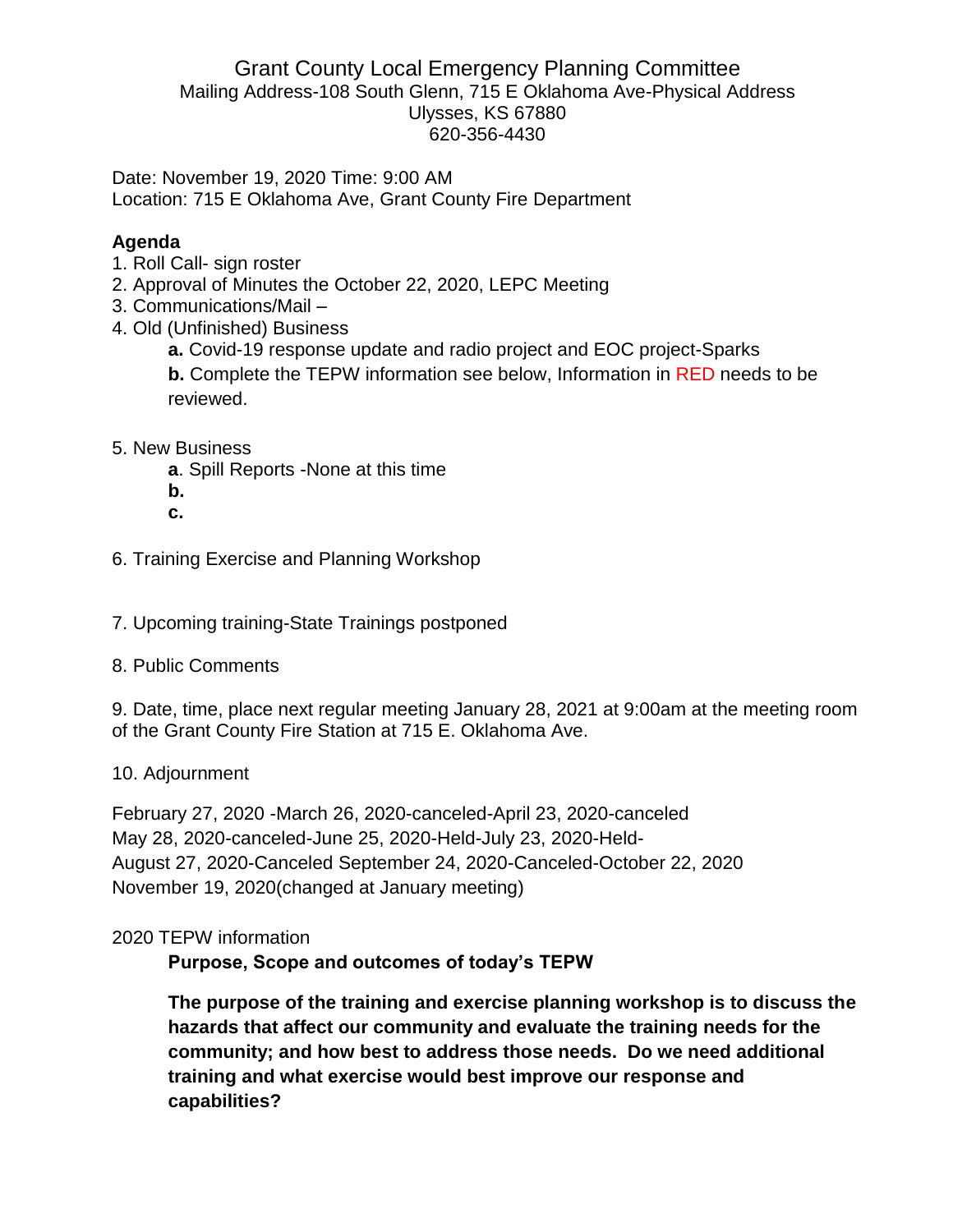**Most of this year has been dealing with the COVID-19 outbreak and how to deal with the day to day challenges and changes to the United States, Kansas and our local county. Most trainings have been postponed unless they are done virtually. We updated the Kansas Region C Mitigation Plan which Grant County is a part of in May of 2020. It has an updated Hazard Analysis. Most of the updates were completed before the COVID-19 Pandemic.**

**We looked over our 2019 threats which were:**

- **1. Severe Weather (which included all weather issues),**
- **2. Wild land Fires,**
- **3. Utility and Infrastructure Failure,**
- **4. Hazardous Materials,**
- **5. Infectious Disease/bio Terrorism Major Disease Outbreak,**
- **6. Mass Casualty,**
- **7. Animal Disease/FAD, Ag related Incidents, and**
- **8. Terrorism/Agri-Terrorism/Cyber-security.**

**We discussed moving number 5 Infectious Disease/Bio-Terrorism and Major Disease Outbreak up. We are in a drought since we have not had any rain since September 12th and have been having a lot of high winds and dirt storms so we need to leave Wild Land Fires high on the list. Since not many people were at the meeting Don asked them to look over the information and if we need to change anything to please let him know before our November meeting.** 

#### **We also need to update our exercise calendar for 2020 for 2021-2023**

**The second quarter we were suppose to have a full scale Public Health/Hospital/LTC Exercise. We have been having a real event since March.** 

**The Health Department had to complete an After Action Report for what they had done up to July 30. It has not been approved yet by the state. Don said he would put it into the KETS system before the end of the year.** 

**Don helped set up a drill with Buffalo Dunes wind farms and Grant and Haskell Counties. The drill was to test the notification system. Since the farm is in Grant and Haskell counties, they had a person call from a location and see where the 911 call went to. It went to Grant County Dispatch. The person also called the office and the office called 911 and it went to Haskell County Dispatch. Grant County Dispatch dispatched EMS and Law Enforcement and contacted Haskell County. Haskell County was calling Grant County when they got the call after dispatching their EMS and Law Enforcement. Haskell had several large trucks with wind generator blades going thru on highway 83 so it slowed down their response. Grant County Units got there about 15 minutes before Haskell County. Since it is such a remote location both counties procedure is to call the other county and dispatch from both. This was a very good useful drill for updating procedures.**

**Don said we might should look at develop plans for a full scale Drive thru Point of Distribution (POD) for when the COVID-19 vaccine comes out.**